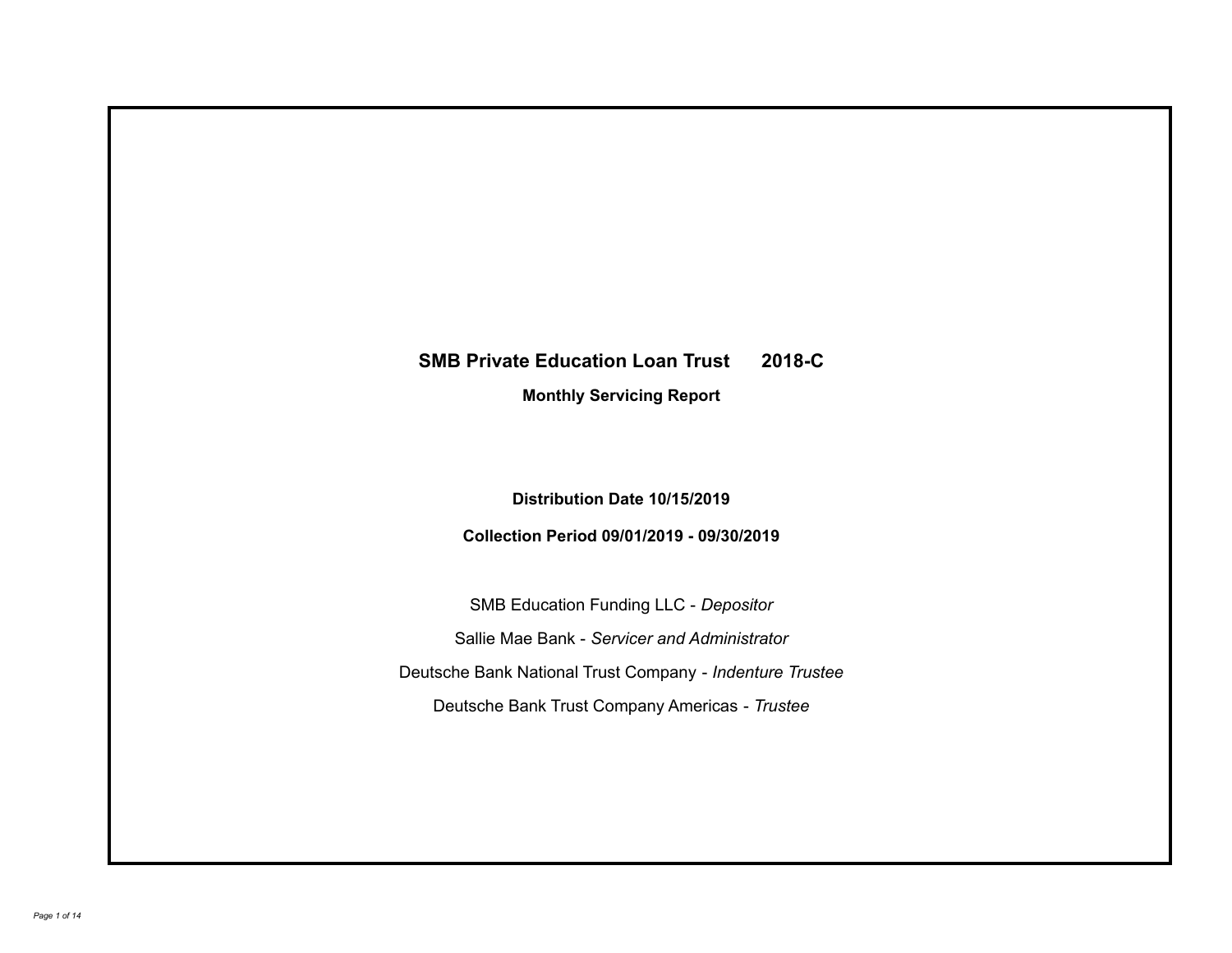| Ъ. | <b>Deal Parameters</b>                        |                                                 |                               |                                 |                                 |
|----|-----------------------------------------------|-------------------------------------------------|-------------------------------|---------------------------------|---------------------------------|
| A  | <b>Student Loan Portfolio Characteristics</b> |                                                 | Settlement Date<br>09/19/2018 | 08/31/2019                      | 09/30/2019                      |
|    | <b>Principal Balance</b>                      |                                                 | \$557,492,029.76              | \$491,516,702.68                | \$484,686,163.70                |
|    | Interest to be Capitalized Balance            |                                                 | 38,025,828.51                 | 37, 342, 853. 31                | 37,996,369.51                   |
|    | Pool Balance                                  |                                                 | \$595,517,858.27              | \$528,859,555.99                | \$522,682,533.21                |
|    | Weighted Average Coupon (WAC)                 |                                                 |                               |                                 |                                 |
|    |                                               | WAC1 (Contractual Interest Rate on the Loan)    | 9.74%                         | 9.82%                           | 9.73%                           |
|    |                                               | WAC2 (Average of Applicable Interest Rate)      | 9.70%                         | 9.77%                           | 9.68%                           |
|    |                                               | WAC3 (Average of Actual Interest Rate)          | 9.62%                         | 9.68%                           | 9.60%                           |
|    | Weighted Average Remaining Term               |                                                 | 137.72                        | 133.00                          | 133.28                          |
|    | Number of Loans                               |                                                 | 48,318                        | 42,980                          | 42,502                          |
|    | Number of Borrowers<br>Pool Factor            | Since Issued Total Constant Prepayment Rate (1) | 46,914                        | 41,765<br>0.888066661<br>11.12% | 41,301<br>0.877694138<br>11.18% |
| В  | <b>Debt Securities</b>                        | <b>Cusip/Isin</b>                               | 09/16/2019                    |                                 | 10/15/2019                      |
|    | A1                                            | 78449QAA5                                       | \$71,192,228.56               |                                 | \$63,024,759.41                 |
|    | A2A                                           | 78449QAB3                                       | \$219,000,000.00              |                                 | \$219,000,000.00                |
|    | A <sub>2</sub> B                              | 78449QAC1                                       | \$108,000,000.00              |                                 | \$108,000,000.00                |
|    | B                                             | 78449QAD9                                       | \$40,000,000.00               |                                 | \$40,000,000.00                 |
| C  | <b>Certificates</b>                           | <b>Cusip/Isin</b>                               | 09/16/2019                    |                                 | 10/15/2019                      |
|    | Residual                                      | 78449Q107                                       | \$100,000.00                  |                                 | \$100,000.00                    |
| D  | <b>Account Balances</b>                       |                                                 | 09/16/2019                    |                                 | 10/15/2019                      |
|    | Reserve Account Balance                       |                                                 | \$1,508,827.00                |                                 | \$1,508,827.00                  |
| E  | <b>Asset / Liability</b>                      |                                                 | 09/16/2019                    |                                 | 10/15/2019                      |
|    | Overcollateralization Percentage              |                                                 | 17.14%                        |                                 | 17.73%                          |
|    | Specified Overcollateralization Amount        |                                                 | \$132,214,889.00              |                                 | \$130,670,633.30                |
|    | Actual Overcollateralization Amount           |                                                 | \$90,667,327.43               |                                 | \$92,657,773.80                 |
|    |                                               |                                                 |                               |                                 |                                 |

(1) For additional information, see 'Since Issued CPR Methodology' found on page 11 of this report.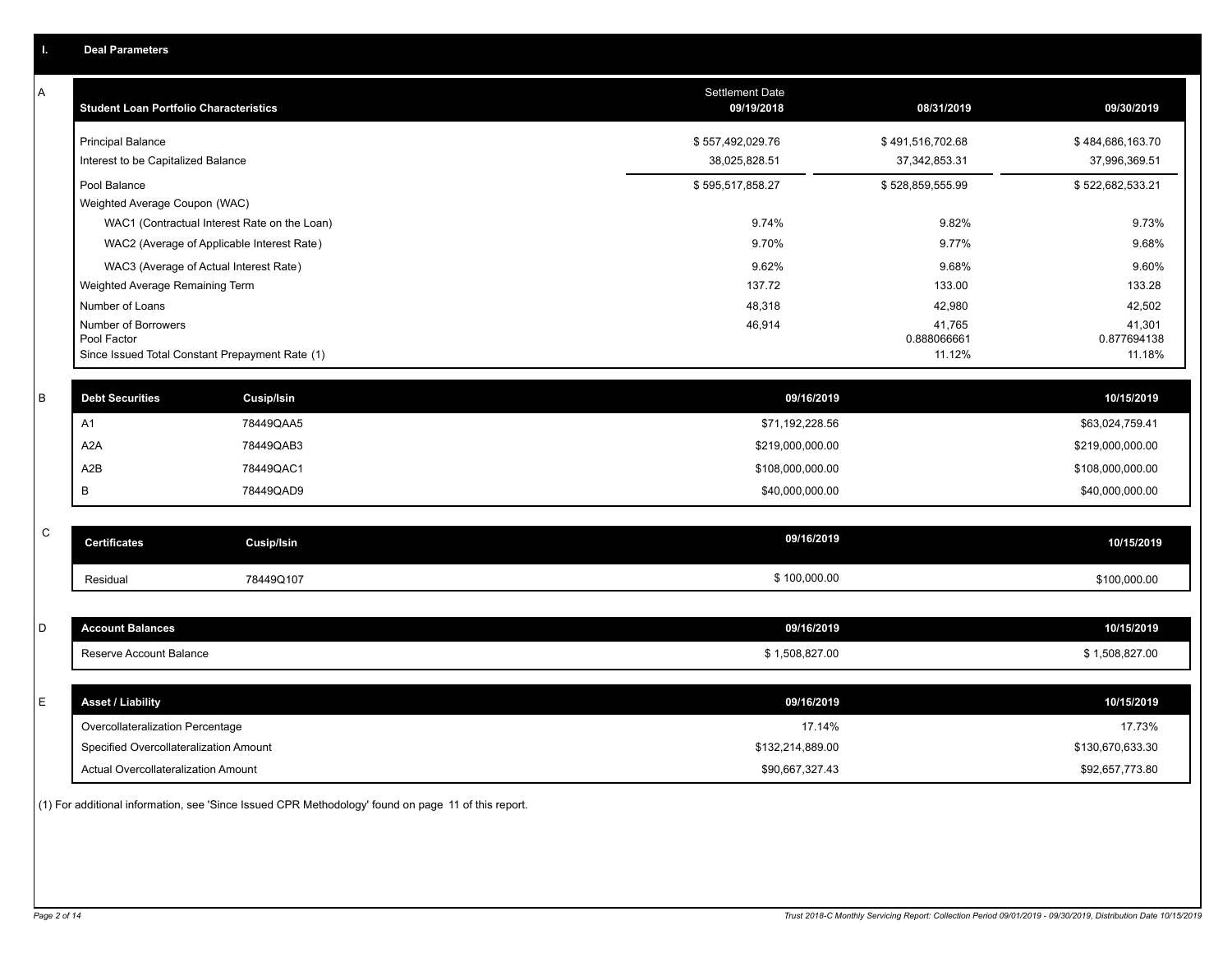| Ш. | 2018-C Trust Activity 09/01/2019 through 09/30/2019              |                |
|----|------------------------------------------------------------------|----------------|
| A  | <b>Student Loan Principal Receipts</b>                           |                |
|    | <b>Borrower Principal</b>                                        | 7,183,464.22   |
|    | <b>Consolidation Activity Principal</b>                          | 0.00           |
|    | Seller Principal Reimbursement                                   | 0.00           |
|    | Servicer Principal Reimbursement                                 | 0.00           |
|    | Delinquent Principal Purchases by Servicer                       | 0.00           |
|    | <b>Other Principal Deposits</b>                                  | 42,191.76      |
|    | <b>Total Principal Receipts</b>                                  | \$7,225,655.98 |
| В  | <b>Student Loan Interest Receipts</b>                            |                |
|    | <b>Borrower Interest</b>                                         | 2,421,393.99   |
|    | <b>Consolidation Activity Interest</b>                           | 0.00           |
|    | Seller Interest Reimbursement                                    | 0.00           |
|    | Servicer Interest Reimbursement                                  | 0.00           |
|    | Delinquent Interest Purchases by Servicer                        | 0.00           |
|    | <b>Other Interest Deposits</b>                                   | 3,044.86       |
|    | <b>Total Interest Receipts</b>                                   | \$2,424,438.85 |
| С  | <b>Recoveries on Realized Losses</b>                             | \$32,026.19    |
| D  | <b>Investment Income</b>                                         | \$18,173.94    |
| Е  | <b>Funds Borrowed from Next Collection Period</b>                | \$0.00         |
| F  | <b>Funds Repaid from Prior Collection Period</b>                 | \$0.00         |
| G  | Loan Sale or Purchase Proceeds                                   | \$0.00         |
| н  | Initial Deposits to Distribution Account                         | \$0.00         |
| L  | <b>Excess Transferred from Other Accounts</b>                    | \$0.00         |
| J  | <b>Borrower Benefit Reimbursements</b>                           | \$0.00         |
| Κ  | <b>Other Deposits</b>                                            | \$0.00         |
| Г  | <b>Other Fees Collected</b>                                      | \$0.00         |
| М  | <b>AVAILABLE FUNDS</b>                                           | \$9,700,294.96 |
| N  | Non-Cash Principal Activity During Collection Period             | \$395,117.00   |
| O  | Aggregate Purchased Amounts by the Depositor, Servicer or Seller | \$45,236.62    |
|    |                                                                  |                |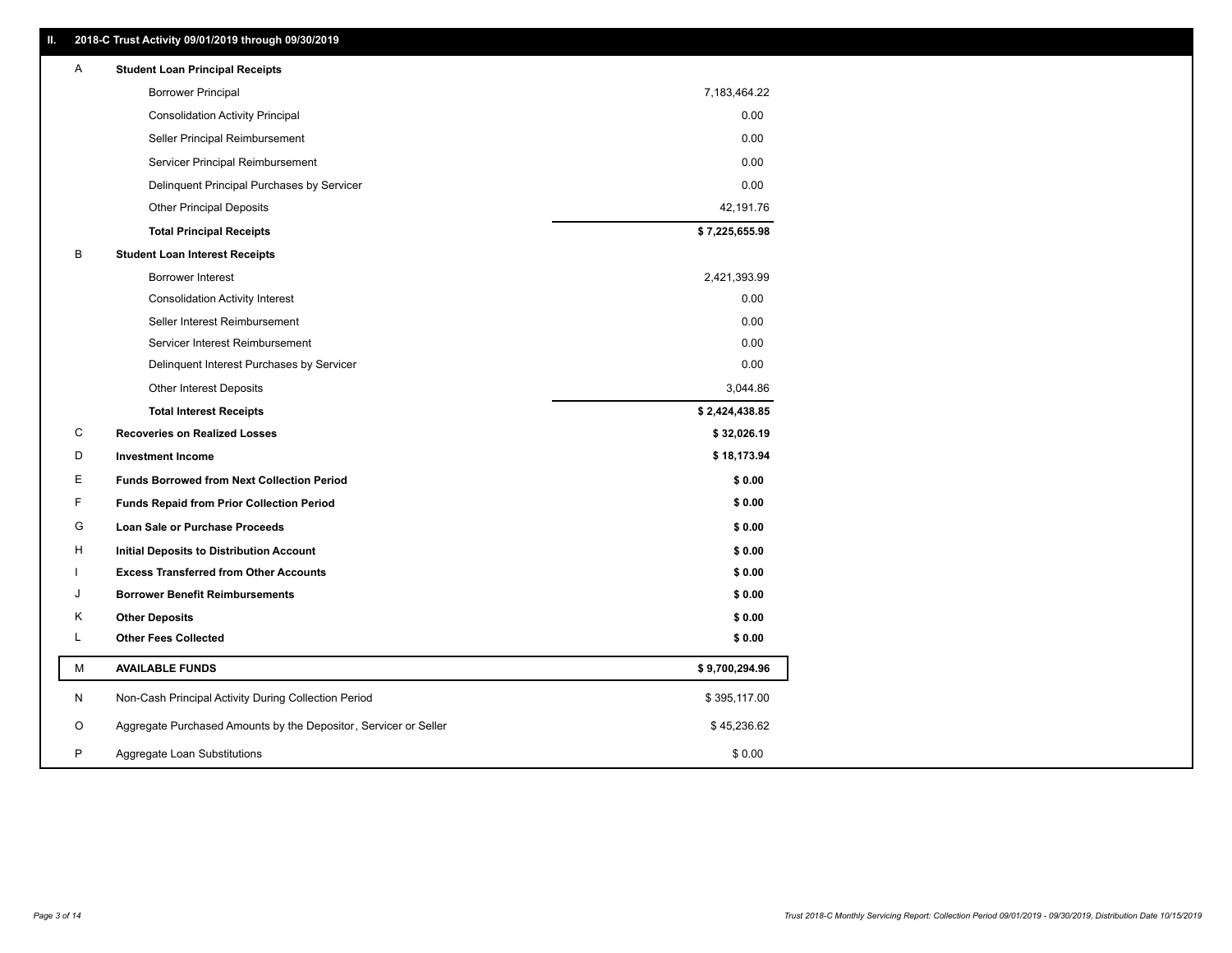#### **09/30/2019 08/31/2019 Wtd Avg Coupon # Loans Principal and Interest Accrued to Capitalize % of Principal % of Loans in Repay (1) Wtd Avg Coupon # Loans Principal and Interest Accrued to Capitalize % of Principal % of Loans in Repay (1)**  INTERIM: IN SCHOOL 10.53% 5,685 \$79,411,547.25 15.193% - % 10.60% 5,843 \$80,972,382.74 15.311% - % GRACE 10.25% 2,981 \$42,058,128.74 8.047% - % 10.32% 2,908 \$41,162,897.36 7.783% - % DEFERMENT 10.30% 1,807 \$22,314,505.31 4.269% - % 10.39% 1,657 \$20,214,575.42 3.822% - % REPAYMENT: CURRENT 9.24% 30,096 \$352,280,277.64 67.399% 92.975% 9.33% 30,588 \$358,498,186.61 67.787% 92.753% 31-60 DAYS DELINQUENT 10.42% 452 \$5,570,639.73 1.066% 1.470% 10.41% 476 \$5,894,243.90 1.115% 1.525% 61-90 DAYS DELINQUENT 10.53% 205 \$2,481,865.59 0.475% 0.655% 10.54% 207 \$2,968,006.41 0.561% 0.768% > 90 DAYS DELINQUENT 10.50% 108 \$1,565,808.05 0.300% 0.413% 10.10% 99 \$1,395,332.92 0.264% 0.361% FORBEARANCE 9.63% 1,168 \$16,999,760.90 3.252% 4.487% 9.84% 1,202 \$17,753,930.63 3.357% 4.593% **TOTAL 42,502 \$522,682,533.21 100.00% 100.00% 42,980 \$528,859,555.99 100.00% 100.00% Loans by Repayment Status** Percentages may not total 100% due to rounding \*

1 Loans classified in "Repayment" include any loan for which interim interest only, \$25 fixed payments or full principal and interest payments are due.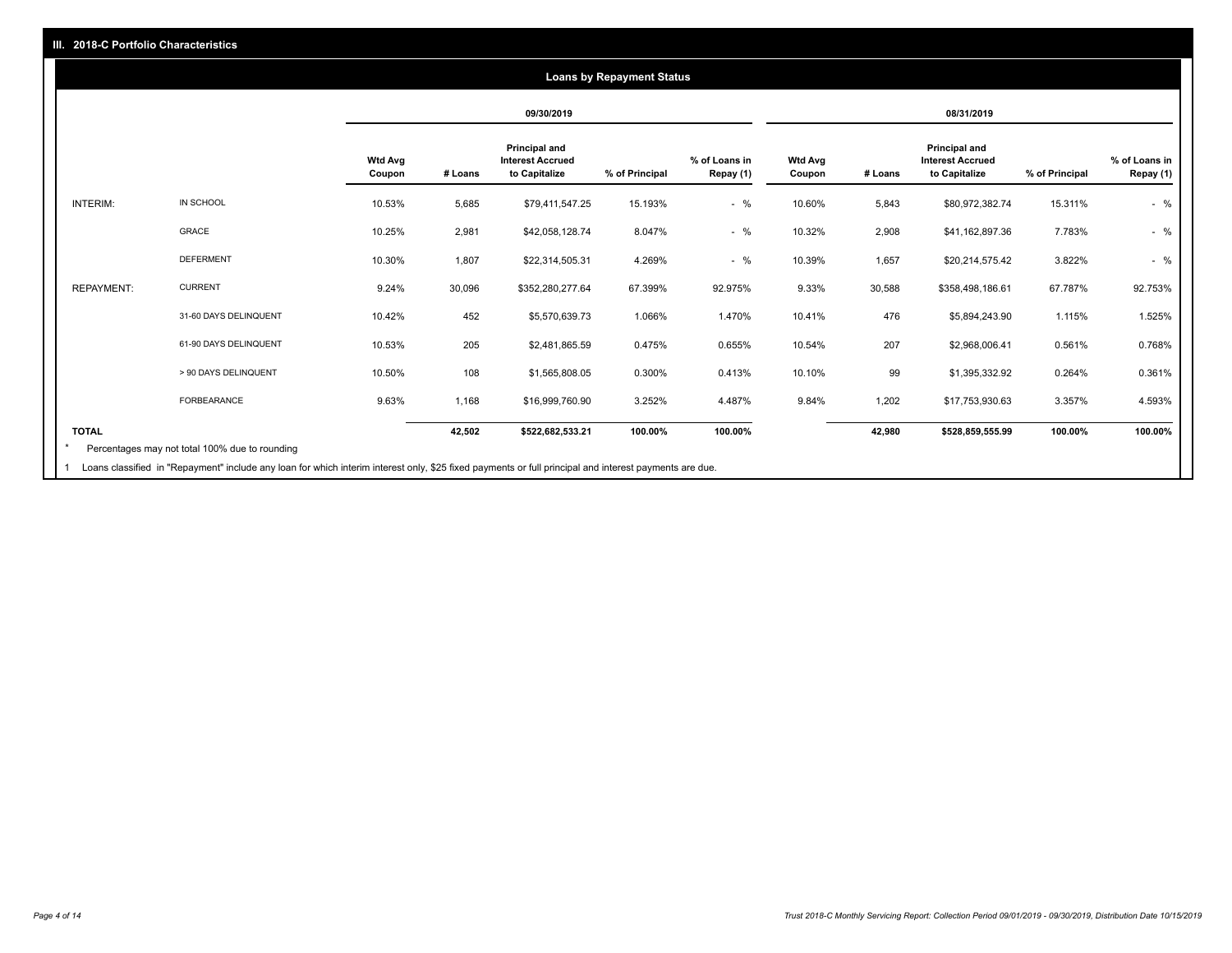|                 |                       |                          |         | 09/30/2019                                                |                |                                |                          |         | 08/31/2019                                                |                |                                |
|-----------------|-----------------------|--------------------------|---------|-----------------------------------------------------------|----------------|--------------------------------|--------------------------|---------|-----------------------------------------------------------|----------------|--------------------------------|
|                 |                       | <b>Wtd Avg</b><br>Coupon | # Loans | Principal and<br><b>Interest Accrued</b><br>to Capitalize | % of Principal | % of Loans in<br>P&I Repay (2) | <b>Wtd Avg</b><br>Coupon | # Loans | Principal and<br><b>Interest Accrued</b><br>to Capitalize | % of Principal | % of Loans in<br>P&I Repay (2) |
| <b>INTERIM:</b> | IN SCHOOL             | 9.99%                    | 11,402  | \$160,580,859.69                                          | 30.722%        | $-$ %                          | 10.06%                   | 11,688  | \$163,717,780.62                                          | 30.957%        | $-$ %                          |
|                 | GRACE                 | 9.72%                    | 5,834   | \$83,589,182.93                                           | 15.992%        | $-$ %                          | 9.78%                    | 5,727   | \$82,687,924.37                                           | 15.635%        | $-$ %                          |
|                 | <b>DEFERMENT</b>      | 9.89%                    | 3,285   | \$39,575,903.72                                           | 7.572%         | $-$ %                          | 9.99%                    | 2,929   | \$35,152,366.44                                           | 6.647%         | $-$ %                          |
| P&I REPAYMENT:  | <b>CURRENT</b>        | 9.16%                    | 20,110  | \$213,141,562.59                                          | 40.778%        | 89.204%                        | 9.27%                    | 20,714  | \$220,129,273.81                                          | 41.623%        | 89.013%                        |
|                 | 31-60 DAYS DELINQUENT | 10.42%                   | 401     | \$4,925,765.14                                            | 0.942%         | 2.062%                         | 10.40%                   | 436     | \$5,433,688.44                                            | 1.027%         | 2.197%                         |
|                 | 61-90 DAYS DELINQUENT | 10.52%                   | 199     | \$2,421,535.52                                            | 0.463%         | 1.013%                         | 10.67%                   | 193     | \$2,715,601.87                                            | 0.513%         | 1.098%                         |
|                 | > 90 DAYS DELINQUENT  | 10.57%                   | 103     | \$1,447,962.72                                            | 0.277%         | 0.606%                         | 9.97%                    | 91      | \$1,268,989.81                                            | 0.240%         | 0.513%                         |
|                 | <b>FORBEARANCE</b>    | 9.63%                    | 1,168   | \$16,999,760.90                                           | 3.252%         | 7.115%                         | 9.84%                    | 1,202   | \$17,753,930.63                                           | 3.357%         | 7.179%                         |
| <b>TOTAL</b>    |                       |                          | 42,502  | \$522,682,533.21                                          | 100.00%        | 100.00%                        |                          | 42,980  | \$528,859,555.99                                          | 100.00%        | 100.00%                        |

WAC reflects WAC3 To conform with company standard reporting these sections now include Princial and Interest Accrued to Capitalize .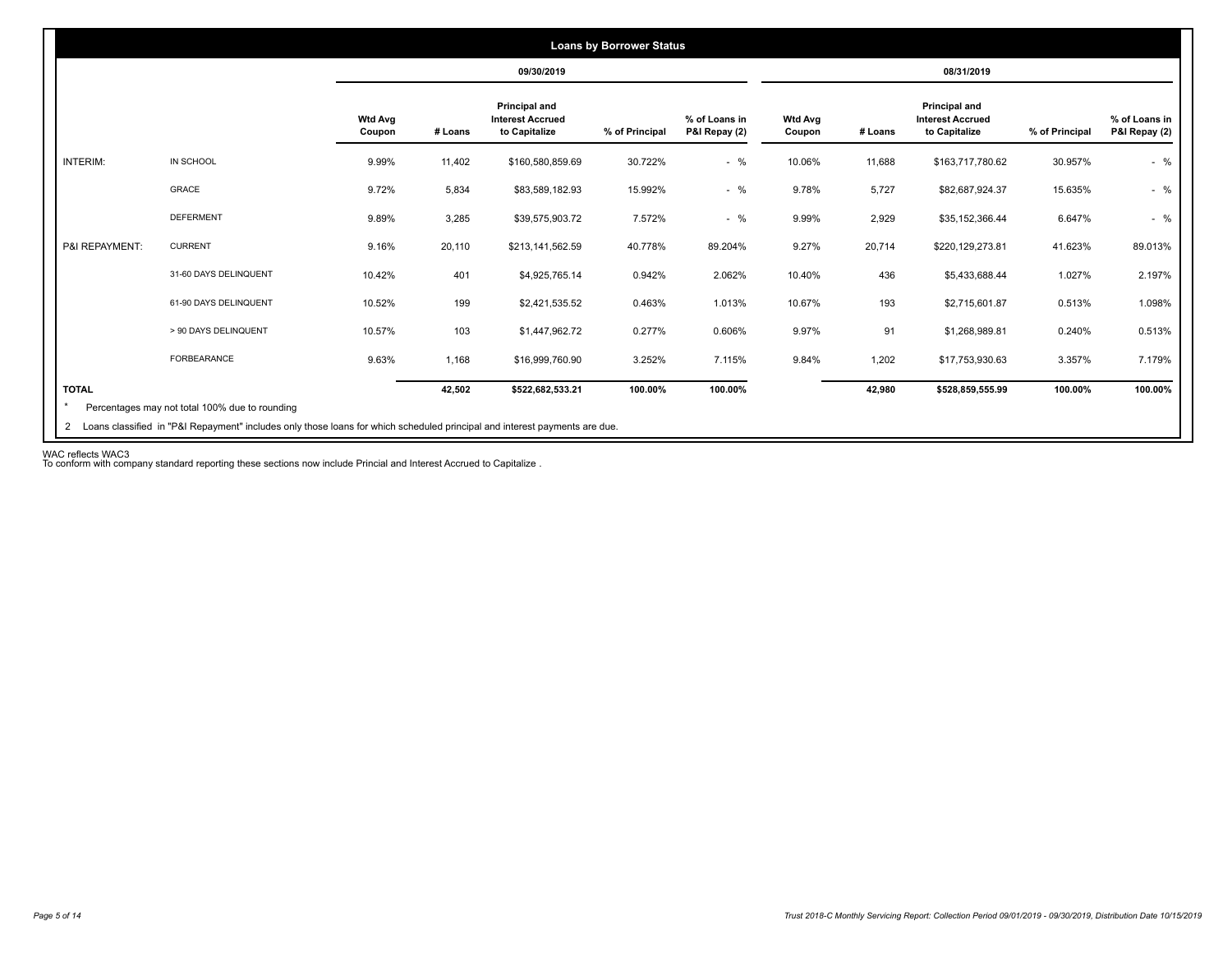|                                                                                                  | 9/30/2019        | 8/31/2019        |
|--------------------------------------------------------------------------------------------------|------------------|------------------|
| Pool Balance                                                                                     | \$522,682,533.21 | \$528,859,555.99 |
| Total # Loans                                                                                    | 42,502           | 42,980           |
| Total # Borrowers                                                                                | 41,301           | 41,765           |
| Weighted Average Coupon                                                                          | 9.68%            | 9.77%            |
| Weighted Average Remaining Term                                                                  | 133.28           | 133.00           |
| Percent of Pool - Cosigned                                                                       | 92.6%            | 92.6%            |
| Percent of Pool - Non Cosigned                                                                   | 7.4%             | 7.4%             |
| Borrower Interest Accrued for Period                                                             | \$3,842,881.84   | \$4,065,998.07   |
| <b>Outstanding Borrower Interest Accrued</b>                                                     | \$40,674,123.11  | \$40,044,192.68  |
| Gross Principal Realized Loss - Periodic *                                                       | \$360,562.10     | \$322,586.79     |
| Gross Principal Realized Loss - Cumulative *                                                     | \$3,723,973.78   | \$3,363,411.68   |
| Recoveries on Realized Losses - Periodic                                                         | \$32,026.19      | \$57,324.47      |
| Recoveries on Realized Losses - Cumulative                                                       | \$322,496.74     | \$290,470.55     |
| Net Losses - Periodic                                                                            | \$328,535.91     | \$265,262.32     |
| Net Losses - Cumulative                                                                          | \$3,401,477.04   | \$3,072,941.13   |
| Non-Cash Principal Activity - Capitalized Interest                                               | \$755,665.81     | \$607,859.69     |
| Since Issued Total Constant Prepayment Rate (CPR) (1)                                            | 11.18%           | 11.12%           |
| <b>Loan Substitutions</b>                                                                        | \$0.00           | \$0.00           |
| <b>Cumulative Loan Substitutions</b>                                                             | \$0.00           | \$0.00           |
| <b>Unpaid Servicing Fees</b>                                                                     | \$0.00           | \$0.00           |
| <b>Unpaid Administration Fees</b>                                                                | \$0.00           | \$0.00           |
| <b>Unpaid Carryover Servicing Fees</b>                                                           | \$0.00           | \$0.00           |
| Note Interest Shortfall                                                                          | \$0.00           | \$0.00           |
| Loans in Modification                                                                            | \$7,961,293.56   | \$7,385,975.71   |
| % of Loans in Modification as a % of Loans in Repayment (P&I)                                    | 3.59%            | 3.22%            |
|                                                                                                  |                  |                  |
| % Annualized Gross Principal Realized Loss - Periodic as a %<br>of Loans in Repayment (P&I) * 12 | 1.95%            | 1.69%            |
| % Gross Principal Realized Loss - Cumulative as a % of<br>Original Pool Balance                  | 0.63%            | 0.56%            |

\* In accordance with the Servicer's current policies and procedures, after September 1, 2017 loans subject to bankruptcy claims generally will not be reported as a charged- off unless and until they are delinquent for 120

(1) For additional information, see 'Since Issued CPR Methodology' found on page 11 of this report.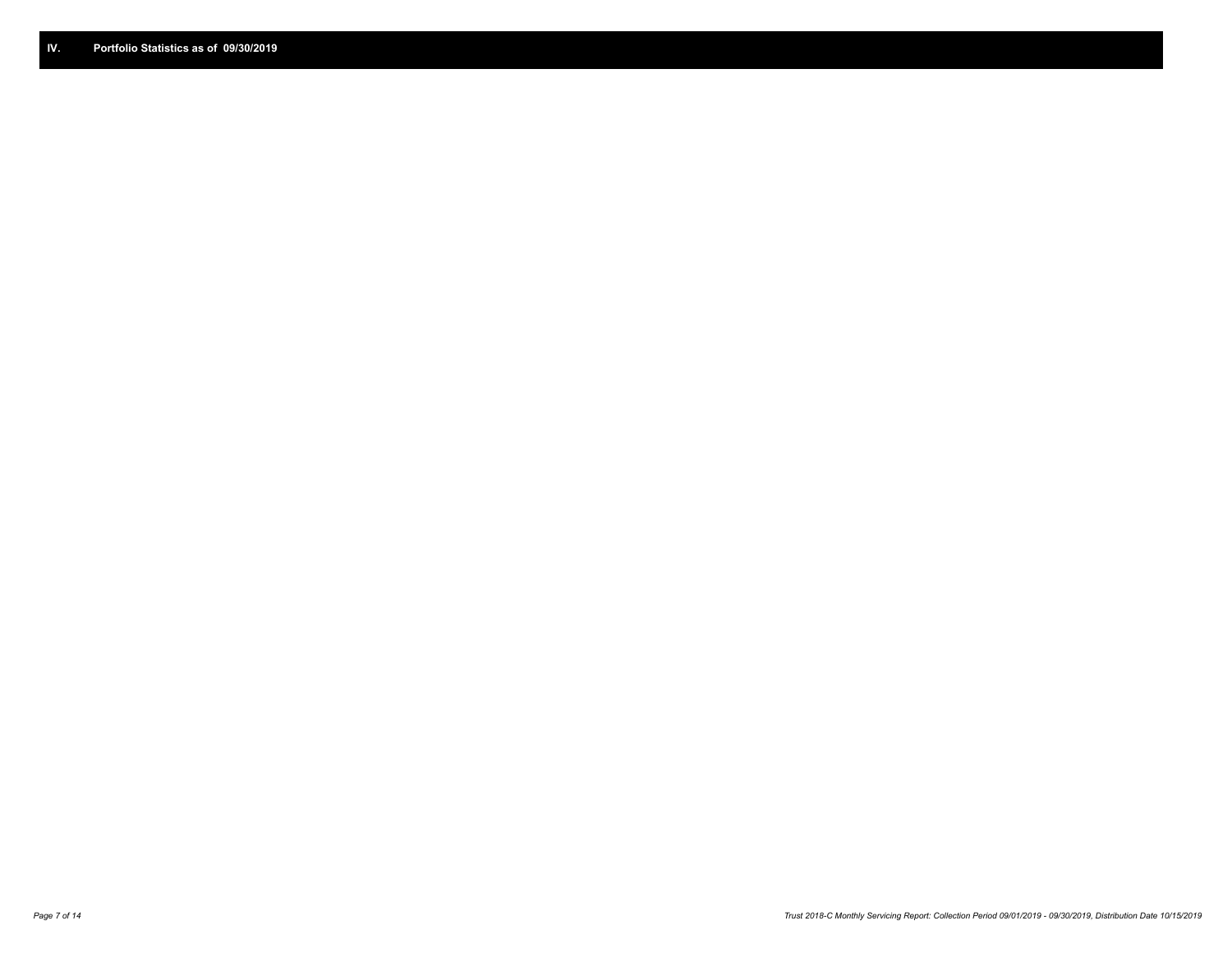| Loan Program                       |                                   |             |                  |           |
|------------------------------------|-----------------------------------|-------------|------------------|-----------|
|                                    | Weighted<br><b>Average Coupon</b> | # LOANS     | <b>\$ AMOUNT</b> | $%$ *     |
| - Smart Option Interest-Only Loans | 8.43%                             | 10,299      | \$100,635,132.86 | 19.254%   |
| - Smart Option Fixed Pay Loans     | 9.65%                             | 10,665      | \$159,001,546.56 | 30.420%   |
| - Smart Option Deferred Loans      | 10.02%                            | 21,538      | \$263,045,853.79 | 50.326%   |
| - Other Loan Programs              | $0.00\%$                          | $\mathbf 0$ | \$0.00           | $0.000\%$ |
| <b>Total</b>                       | 9.60%                             | 42,502      | \$522,682,533.21 | 100.000%  |

\* Percentages may not total 100% due to rounding

B

C

A

**Index Type**

|                       | Weighted<br><b>Average Coupon</b> | # LOANS | <b>S AMOUNT</b>  | $%$ *    |
|-----------------------|-----------------------------------|---------|------------------|----------|
| - Fixed Rate Loans    | 9.55%                             | 13,052  | \$168,098,065.92 | 32.161%  |
| - LIBOR Indexed Loans | 9.62%                             | 29.450  | \$354,584,467.29 | 67.839%  |
| - Other Index Rates   | $0.00\%$                          | 0       | \$0.00           | 0.000%   |
| Total                 | $9.60\%$                          | 42,502  | \$522,682,533.21 | 100.000% |

\* Percentages may not total 100% due to rounding

# **Weighted Average Recent FICO**

| $0 - 639$            | 2,730          | \$30,110,322.00  | 5.761%    |
|----------------------|----------------|------------------|-----------|
| 640 - 669            | 2,514          | \$29,129,024.88  | 5.573%    |
| 670 - 699            | 4,875          | \$59,991,150.43  | 11.478%   |
| 700 - 739            | 9,661          | \$121,673,856.28 | 23.279%   |
| $740 +$              | 22,720         | \$281,761,515.11 | 53.907%   |
| $N/A$ <sub>(1)</sub> | $\overline{2}$ | \$16,664.51      | $0.003\%$ |
| <b>Total</b>         | 42,502         | \$522,682,533.21 | 100.000%  |

#### WAC reflects WAC3

To conform with company standard reporting these sections now include Princial and Interest Accrued to Capitalize .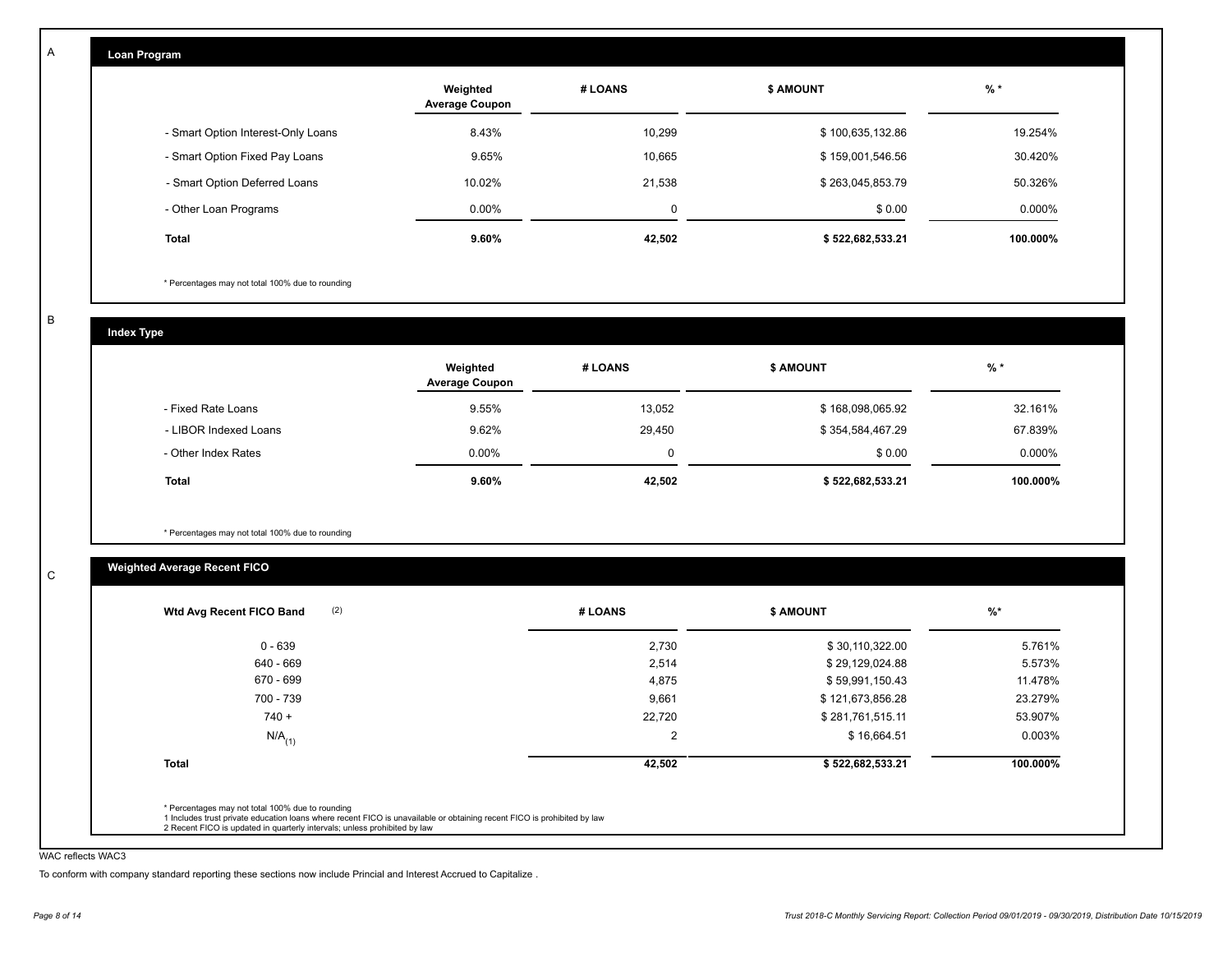|    |       | Specified Reserve Account Balance                                                    | \$1,508,827.00   |  |
|----|-------|--------------------------------------------------------------------------------------|------------------|--|
|    |       | <b>Actual Reserve Account Balance</b>                                                | \$1,508,827.00   |  |
| В. |       | <b>Principal Distribution Amount</b>                                                 |                  |  |
|    | i.    | Class A Notes Outstanding                                                            | \$398,192,228.56 |  |
|    | ii.   | Pool Balance                                                                         | \$522,682,533.21 |  |
|    | iii.  | First Priority Principal Distribution Amount (i - ii)                                | \$0.00           |  |
|    | iv.   | Class A and B Notes Outstanding                                                      | \$438,192,228.56 |  |
|    | v.    | First Priority Principal Distribution Amount                                         | \$0.00           |  |
|    | vi.   | Pool Balance                                                                         | \$522,682,533.21 |  |
|    | vii.  | Specified Overcollateralization Amount                                               | \$130,670,633.30 |  |
|    | viii. | Regular Principal Distribution Amount (if (iv > 0, (iv - v) - (vi - vii))            | \$46,180,328.65  |  |
|    | ix.   | Pool Balance                                                                         | \$522,682,533.21 |  |
|    | Х.    | 10% of Initial Pool Balance                                                          | \$59,551,785.83  |  |
|    | xi.   | First Priority Principal Distribution Amount                                         | \$0.00           |  |
|    | xii.  | Regular Principal Distribution Amount                                                | \$46,180,328.65  |  |
|    | xiii. | Available Funds (after payment of waterfall items A through I)                       | \$0.00           |  |
|    |       | xiv. Additional Principal Distribution Amount (if(vi <= x,min(xiii, vi - xi - xii))) | \$0.00           |  |
|    |       |                                                                                      |                  |  |

**A. Reserve Account**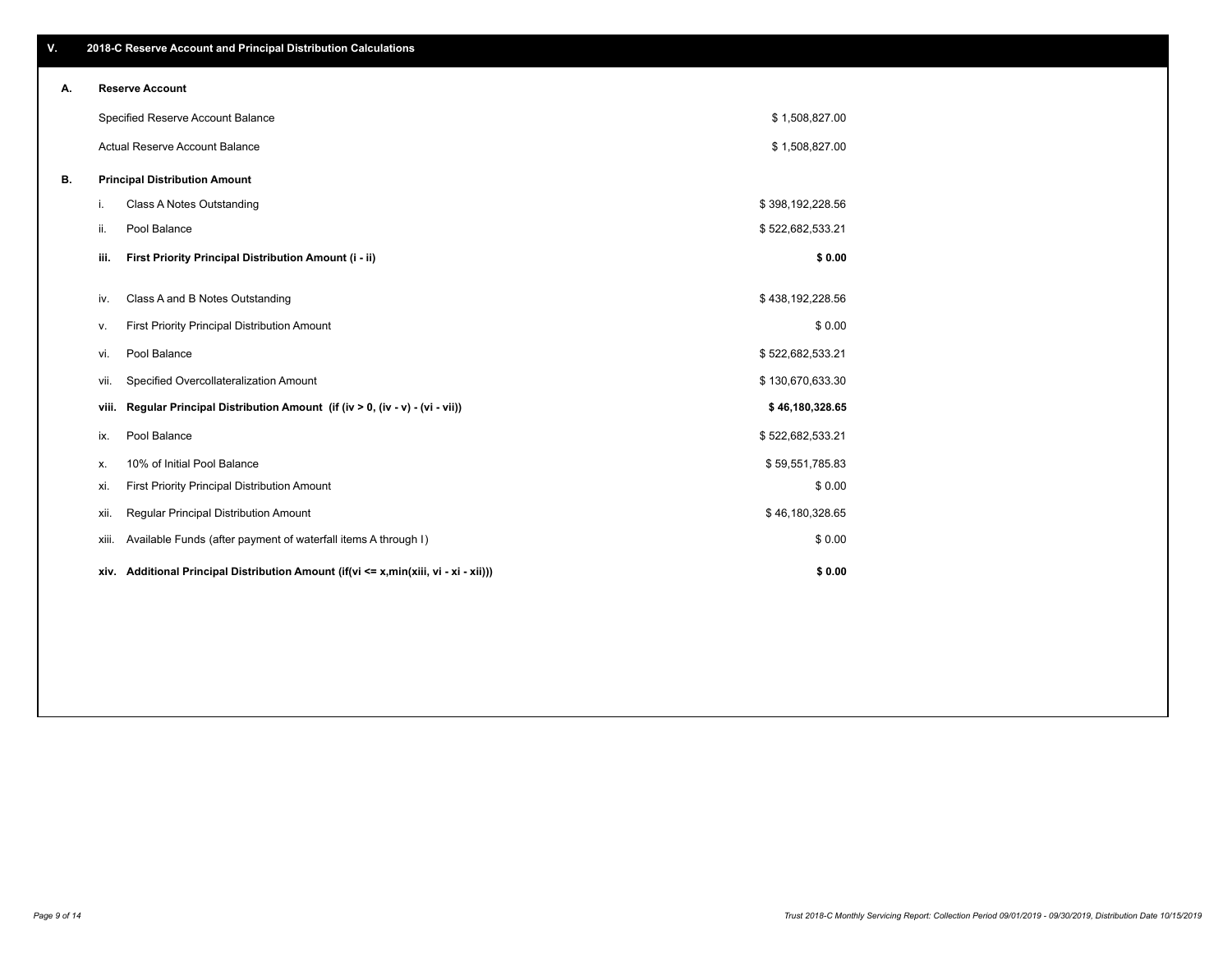|    |                                                                                   | Paid                 | <b>Funds Balance</b>             |
|----|-----------------------------------------------------------------------------------|----------------------|----------------------------------|
|    | <b>Total Available Funds</b>                                                      |                      | \$9,700,294.96                   |
| A  | <b>Trustee Fees</b>                                                               | \$25,875.00          | \$9,674,419.96                   |
| B  | <b>Servicing Fees</b>                                                             | \$327,686.50         | \$9,346,733.46                   |
| C  | i. Administration Fees<br>ii. Unreimbursed Administrator Advances plus any Unpaid | \$8,333.00<br>\$0.00 | \$9,338,400.46<br>\$9,338,400.46 |
| D  | Class A Noteholders Interest Distribution Amount                                  | \$1,037,597.98       | \$8,300,802.48                   |
| E  | <b>First Priority Principal Payment</b>                                           | \$0.00               | \$8,300,802.48                   |
| F  | Class B Noteholders Interest Distribution Amount                                  | \$133,333.33         | \$8,167,469.15                   |
| G  | <b>Reinstatement Reserve Account</b>                                              | \$0.00               | \$8,167,469.15                   |
| H  | Regular Principal Distribution                                                    | \$8,167,469.15       | \$0.00                           |
|    | <b>Carryover Servicing Fees</b>                                                   | \$0.00               | \$0.00                           |
| J  | Additional Principal Distribution Amount                                          | \$0.00               | \$0.00                           |
| K  | Unpaid Expenses of Trustee                                                        | \$0.00               | \$0.00                           |
| L. | Unpaid Expenses of Administrator                                                  | \$0.00               | \$0.00                           |
| М  | Remaining Funds to the Residual Certificateholders                                | \$0.00               | \$0.00                           |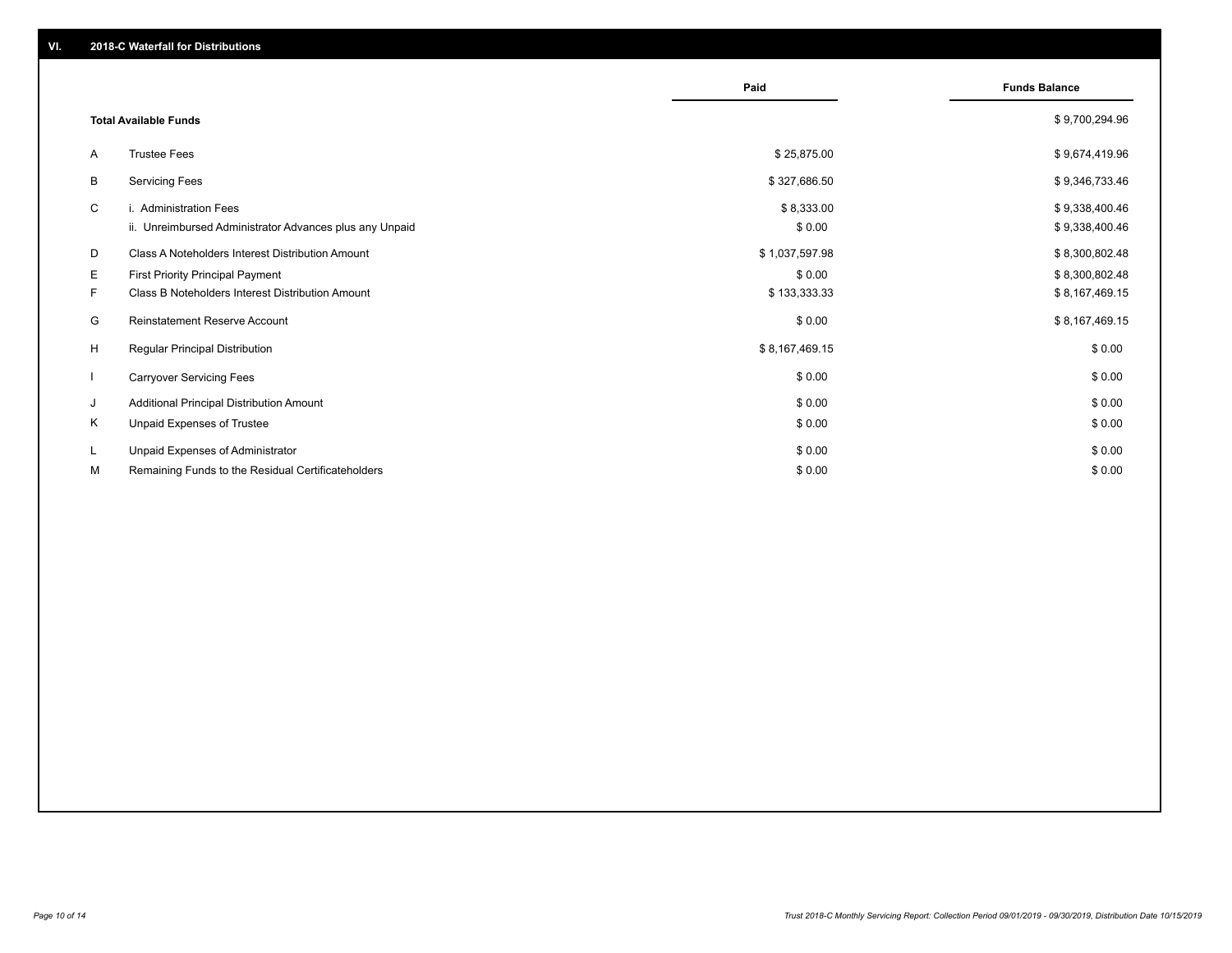# Beginning Balance \$ 71,192,228.56 \$ 219,000,000.00 \$ 108,000,000.00 Cusip/Isin 78449QAA5 78449QAB3 78449QAC1 **A1 A2A A2B Distribution Amounts VII. 2018-C Distributions**

| Index                                                      | <b>LIBOR</b>            | <b>FIXED</b>            | <b>LIBOR</b>            |  |
|------------------------------------------------------------|-------------------------|-------------------------|-------------------------|--|
| Spread/Fixed Rate                                          | 0.30%                   | 3.63%                   | 0.75%                   |  |
| Record Date (Days Prior to Distribution)                   | 1 NEW YORK BUSINESS DAY | 1 NEW YORK BUSINESS DAY | 1 NEW YORK BUSINESS DAY |  |
| Accrual Period Begin                                       | 9/16/2019               | 9/15/2019               | 9/16/2019               |  |
| <b>Accrual Period End</b>                                  | 10/15/2019              | 10/15/2019              | 10/15/2019              |  |
| Daycount Fraction                                          | 0.08055556              | 0.08333333              | 0.08055556              |  |
| Interest Rate*                                             | 2.32750%                | 3.63000%                | 2.77750%                |  |
| Accrued Interest Factor                                    | 0.001874930             | 0.003025000             | 0.002237431             |  |
| <b>Current Interest Due</b>                                | \$133,480.48            | \$662,475.00            | \$241,642.50            |  |
| Interest Shortfall from Prior Period Plus Accrued Interest | $$ -$                   | $$ -$                   | $$ -$                   |  |
| <b>Total Interest Due</b>                                  | \$133,480.48            | \$662,475.00            | \$241,642.50            |  |
| <b>Interest Paid</b>                                       | \$133,480.48            | \$662,475.00            | \$241,642.50            |  |
| <b>Interest Shortfall</b>                                  | $$ -$                   | $$ -$                   | $$ -$                   |  |
| <b>Principal Paid</b>                                      | \$8,167,469.15          | $$ -$                   | $$ -$                   |  |
| <b>Ending Principal Balance</b>                            | \$63,024,759.41         | \$219,000,000.00        | \$108,000,000.00        |  |
| Paydown Factor                                             | 0.046143894             | 0.000000000             | 0.000000000             |  |
| <b>Ending Balance Factor</b>                               | 0.356072087             | 1.000000000             | 1.000000000             |  |
|                                                            |                         |                         |                         |  |

\* Pay rates for Current Distribution. For the interest rates applicable to the next distribution date, please see https://www.salliemae.com/about/investors/data/SMBabrate.txt.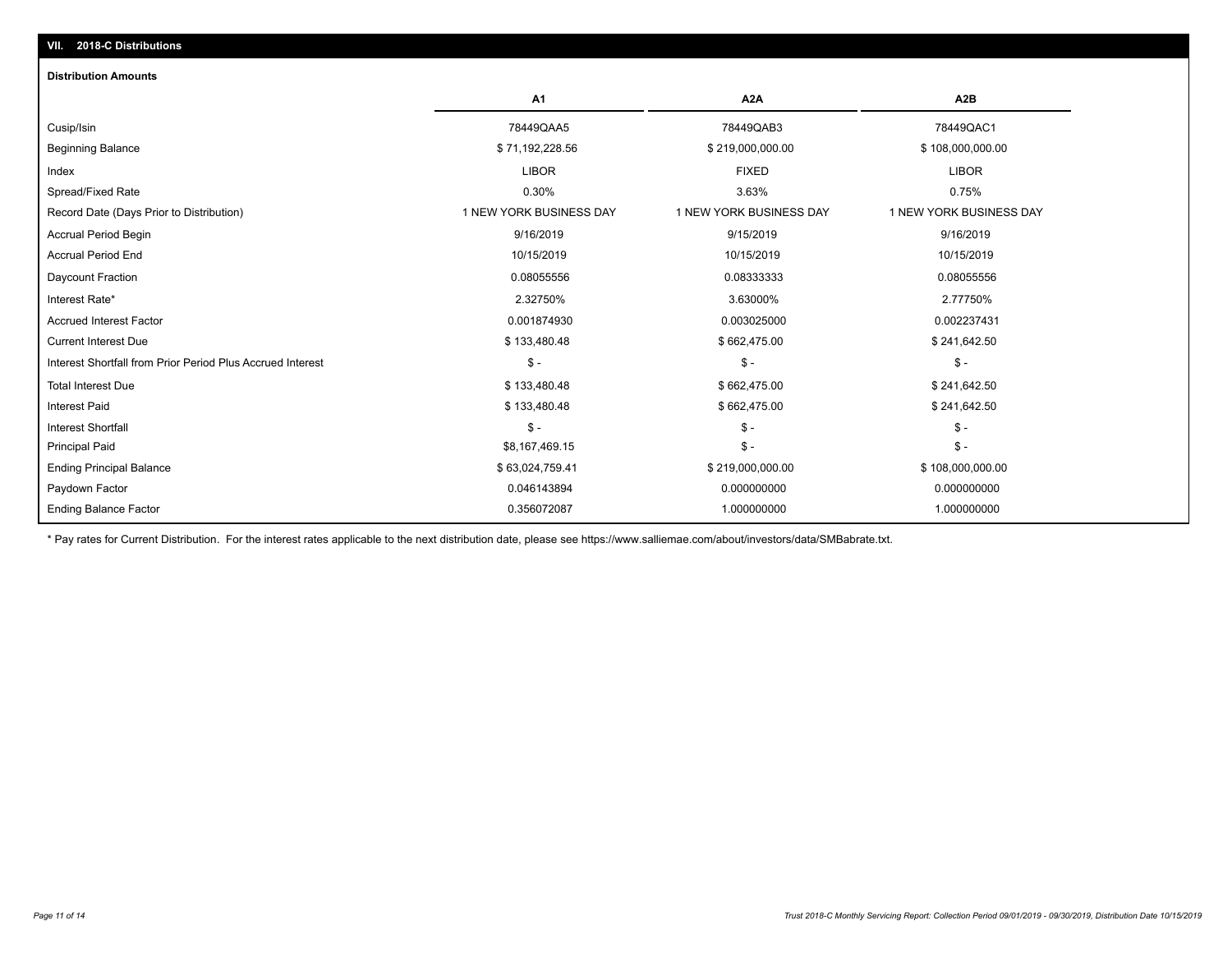| VII. 2018-C Distributions                                  |                         |
|------------------------------------------------------------|-------------------------|
| <b>Distribution Amounts</b>                                |                         |
|                                                            | в                       |
| Cusip/Isin                                                 | 78449QAD9               |
| <b>Beginning Balance</b>                                   | \$40,000,000.00         |
| Index                                                      | <b>FIXED</b>            |
| Spread/Fixed Rate                                          | 4.00%                   |
| Record Date (Days Prior to Distribution)                   | 1 NEW YORK BUSINESS DAY |
| Accrual Period Begin                                       | 9/15/2019               |
| <b>Accrual Period End</b>                                  | 10/15/2019              |
| Daycount Fraction                                          | 0.08333333              |
| Interest Rate*                                             | 4.00000%                |
| <b>Accrued Interest Factor</b>                             | 0.003333333             |
| <b>Current Interest Due</b>                                | \$133,333.33            |
| Interest Shortfall from Prior Period Plus Accrued Interest | $\frac{1}{2}$           |
| <b>Total Interest Due</b>                                  | \$133,333.33            |
| Interest Paid                                              | \$133,333.33            |
| Interest Shortfall                                         | $\mathbb S$ -           |
| <b>Principal Paid</b>                                      | $\frac{1}{2}$           |
| <b>Ending Principal Balance</b>                            | \$40,000,000.00         |
| Paydown Factor                                             | 0.000000000             |
| Ending Balance Factor                                      | 1.000000000             |

\* Pay rates for Current Distribution. For the interest rates applicable to the next distribution date, please see https://www.salliemae.com/about/investors/data/SMBabrate.txt.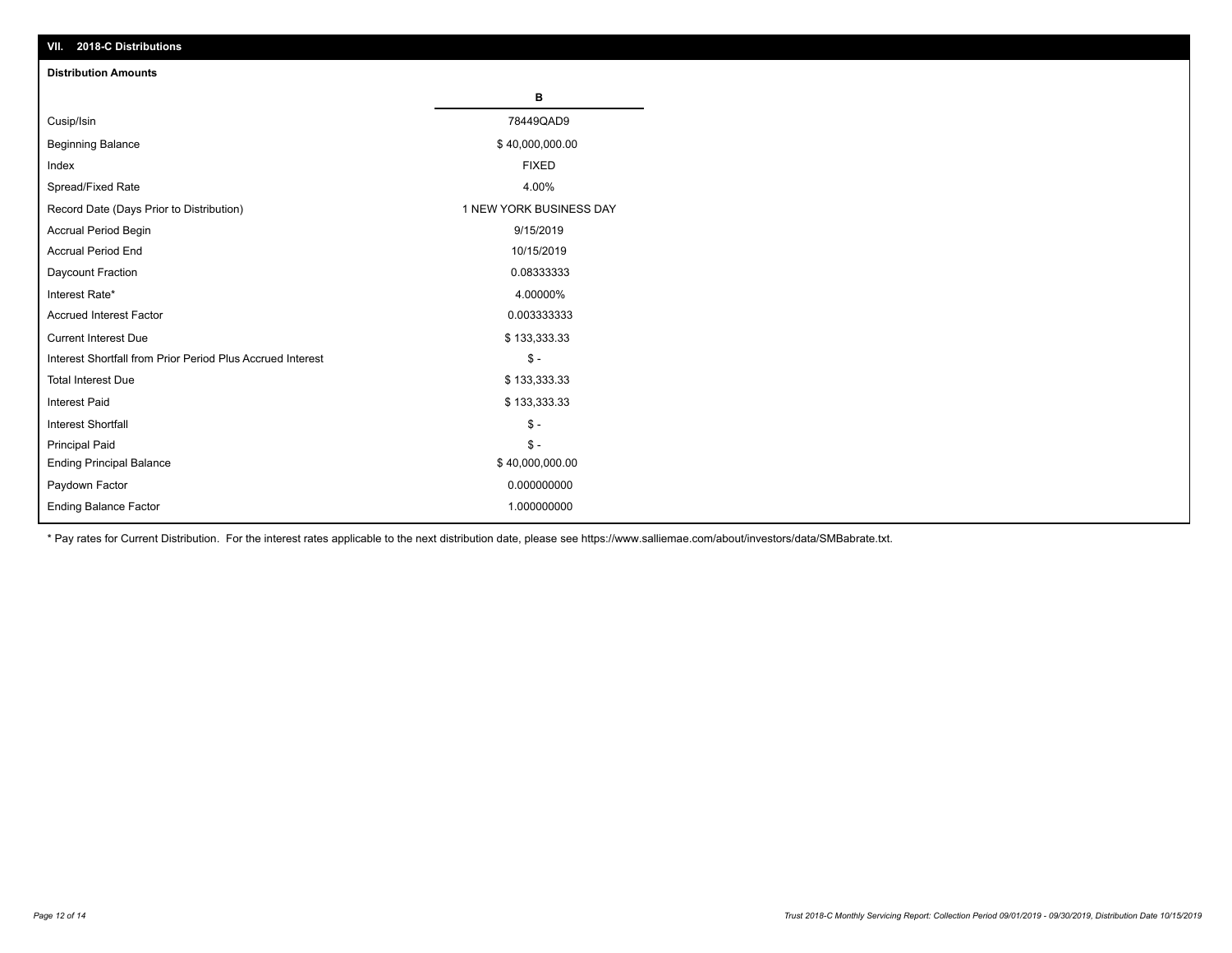## **Since Issued Total CPR**

$$
\text{total CPR} = 1 - \left(\frac{APB}{PPB}\right)^{\left(\frac{12}{MSC}\right)}
$$

APB = Actual period-end Pool Balance PPB = Projected period-end Pool Balance assuming no prepayments and no defaults Pool Balance = Sum(Principal Balance + Interest Accrued to Capitalize Balance) MSC = Months Since Cut-Off

J λ

#### **Since-Issued Total Constant Prepayment Rate (CPR)**

Since-Issued Total CPR measures prepayments, both voluntary and involuntary, for a trust student loan pool over the life of a transaction. For each trust distribution, the actual month-end pool balance is compared against a month-end pool balance originally projected at issuance assuming no prepayments and defaults. For purposes of Since- Issued Total CPR calculations, projected period end pool balance assumes in-school status loans have up to a six month grace period before moving to repayment, grace status loans remain in grace status until their status end date and then to move to full principal and interest repayment, loans subject to interim interest or fixed payments during their in-school and grace period continue paying interim interest or fixed payments until full principal and interest repayment begins, all other trust loans are in full principal and interest repayment status, and that no trust loan in full principal and interest repayment moves from full principal and interest repayment status to any other status.

### **Weighted Average Coupon**

*WAC1 = APB* ((*CIR*)\*(*APB*))

$$
\text{wac2} = \frac{((APCL)^*(APB))}{APB}
$$

$$
\text{WAC3} = \frac{((ACTL)^*(APB))}{APB}
$$

APB = Actual period-end Pool Balance

CIR = Average of the Contractual Interest Rate (1)

APCL = Average of the Applicable Interest Rate (2)

ACTL = Average of the Actual Interest Rate (3)

#### **Weighted Average Coupon (WAC)**

(1) Contractual Interest Rate represents the interest rate indicated in the Promissory Note

(2) Appliclable Interest Rate represents the interest rate after rate reductions, if applicable, are applied

(3) Actual Interest Rate represents the interest rate when borrower incentive programs and rate reductions, if applicable, are applied